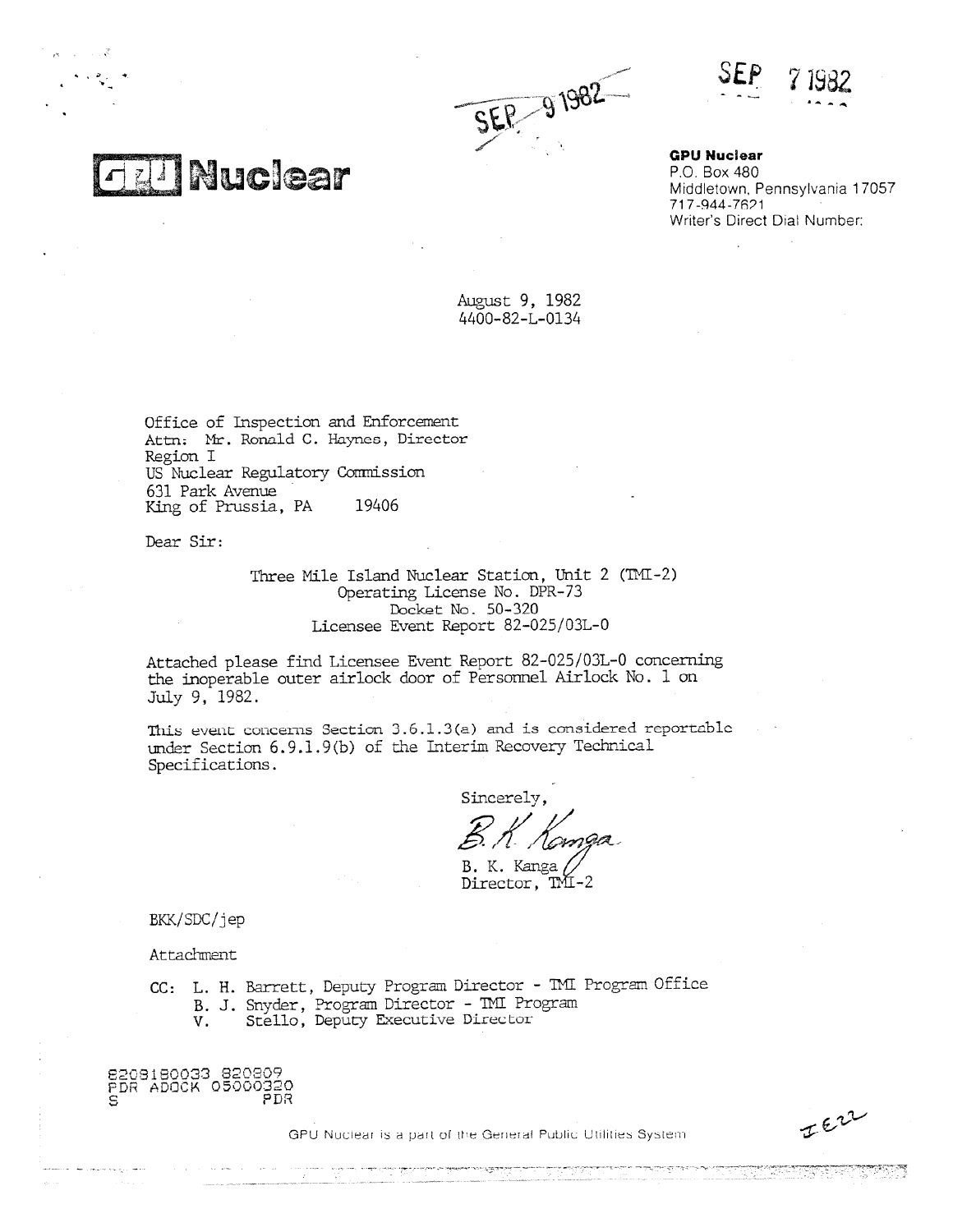| <b>RC FORM 366</b><br>1.771 |                                                                                                                                                                                 | <b>LICENSEE EVENT REPORT</b>                                                   | U.S. NUCLEAR REGULATORY COMMISSION<br>Attachment 1                         |
|-----------------------------|---------------------------------------------------------------------------------------------------------------------------------------------------------------------------------|--------------------------------------------------------------------------------|----------------------------------------------------------------------------|
|                             | CONTROL BLOCK:                                                                                                                                                                  | (PLEASE PRINT OR TYPE ALL REQUIRED INFORMATION)                                | 4400-82-L-0134                                                             |
|                             | $\sqcup(\cdot)$<br>(2) 0<br> 0                                                                                                                                                  | $-1$ 0 0 0 0 0 0 - 0 0 0 $\frac{1}{2}$ $-1$ 0 $\frac{1}{2}$ $-1$ $-1$          | (5)                                                                        |
| <b>CON'T</b><br>$0 \mid 1$  | REPORT L 6 0 15 10 10 13 12 10 0 10 7 0 9 8 2 0 0 0 8 0 0 8 0 0 9 1<br>EVENT DESCRIPTION AND PROBABLE CONSEQUENCES (10)                                                         |                                                                                | <u>'812</u> 1(9)                                                           |
| $0 \mid 2$                  | (On July 9, 1982, subsequent to modifications work inside Personnel Airlock (PAL) No. 1;                                                                                        |                                                                                |                                                                            |
| 0 <sup>13</sup>             | the outer door of the Personnel Airlock (PAL) No. 1 was leak tested. The outer door                                                                                             |                                                                                |                                                                            |
| $0 \mid 4$                  | failed and was declared inoperable at 0540 hours per the Action Statement of Tech                                                                                               |                                                                                |                                                                            |
| $0$   5                     | Spec 3.6.1.3. After corrective action the outer door was returned to an operable                                                                                                |                                                                                |                                                                            |
| $0$ 6                       | status at 1245 hours on July 9, 1982. This event is considered reportable under Tech                                                                                            |                                                                                |                                                                            |
| 7<br>$^{\circ}$             | Spec $6.9.1.9(b)$ due to entry into the action statement of Tech Spec $3.6.1.3$ .                                                                                               |                                                                                | This                                                                       |
| $0$   8<br>89               | event had no effect on the plant, its operation, or the health and safety of the public                                                                                         |                                                                                |                                                                            |
| 9                           | CAUSE<br>CAUSE<br><b>SYSTEM</b><br>CODE<br>CODE<br><b>SUBCODE</b><br>(13)<br>(11,                                                                                               | COMP.<br><b>COMPONENT CODE</b><br><b>SUBCODE</b>                               | VALVE<br><b>SUBCODE</b><br>(16)                                            |
|                             | <b>SEQUENTIAL</b><br><b>EVENT YEAR</b><br>REPORT NO.<br>LER.RO<br>$\mathbf{5}$<br>REPORT<br>NUMBER                                                                              | <b>OCCURRENCE</b><br>CODE                                                      | <b>REVISION</b><br>REPORT<br>TYPE<br>NO.<br>0                              |
|                             | ACTION FUTURE<br>EFFECT<br>SHUTDOWN<br>METHOD<br>ON PLANT<br>TAKEN ACTION<br>0 1 0 1 0 1<br>$^{(2)}$<br>2(20)<br>$\Delta$ (18)<br>CAUSE DESCRIPTION AND CORRECTIVE ACTIONS (27) | NPRD-4<br>ATTACHMENT<br>SUBMITTED<br>HOURS $(22)$<br>FORM SUB.<br>(23)<br>(24) | PRIME COMP.<br><b>COMPONENT</b><br>SUPPLIER<br><b>MANUFACTURER</b><br>(25) |
| $\mathbf{0}$                | Apparently, some foreign material on the sealing surface prevented an adequate seal.                                                                                            |                                                                                |                                                                            |
|                             | The sealing surfaces were cleaned and the O-Rings replaced. The leakage rate was                                                                                                |                                                                                |                                                                            |
|                             | (then retested and found satisfactory.                                                                                                                                          |                                                                                |                                                                            |
| -3                          |                                                                                                                                                                                 |                                                                                |                                                                            |
| 4                           |                                                                                                                                                                                 |                                                                                |                                                                            |
| я                           | -9<br>FACILITY<br>(30)<br>OTHER STATUS<br><b>% POWER</b><br><b>STATUS</b><br>Recovery mode<br>9<br>10<br>12<br>13                                                               | <b>METHOD OF</b><br>DISCOVERY<br>В<br>31<br>Operator Observation<br>45<br>46   | 80<br>(32)<br>DISCOVERY DESCRIPTION                                        |
| 6                           | <b>CONTENT</b><br><b>ACTIVITY</b><br>AMOUNT OF ACTIVITY (35)<br>RELEASED OF RELEASE<br>Ζ<br>N/A<br>33.<br>9<br>10<br>11                                                         | N/A<br>45                                                                      | 80<br>LOCATION OF RELEASE (36)<br>80                                       |
| 7                           | PERSONNEL EXPOSURES<br><b>DESCRIPTION</b> (39<br><b>NUMBER</b><br><b>TYPE</b><br>Z.<br>0<br>0<br>0<br>38                                                                        |                                                                                |                                                                            |
|                             | 13<br>-11<br>PERSONNEL INJURIES                                                                                                                                                 | N/A                                                                            | 80                                                                         |
| -8                          | <b>DESCRIPTION</b> (41)<br><b>NUMBER</b><br>O<br>I O<br>$\Omega$<br>9<br>12<br>11                                                                                               | N/A                                                                            | 80                                                                         |
| 9                           | LOSS OF OR DAMAGE TO FACILITY<br>(43)<br>TYPE<br><b>DESCRIPTION</b>                                                                                                             | 8208180040 820809<br>PDR ADOCK 05000320<br>N/A<br>S                            | PDR                                                                        |
| n                           | 10<br><b>PUBLICITY</b><br>DESCRIPTION (45)<br>ISSUED_<br>(44<br>N/A                                                                                                             |                                                                                | 80<br>NRC USE ONLY<br>$7 - 92$                                             |
|                             | э<br>10<br>Steven D. Chaplin<br>NAME OF PREPARER.                                                                                                                               | PHONE:                                                                         | 68<br>69<br>80.7<br>٠<br>۰<br>(717)<br>948-8461                            |
|                             |                                                                                                                                                                                 |                                                                                |                                                                            |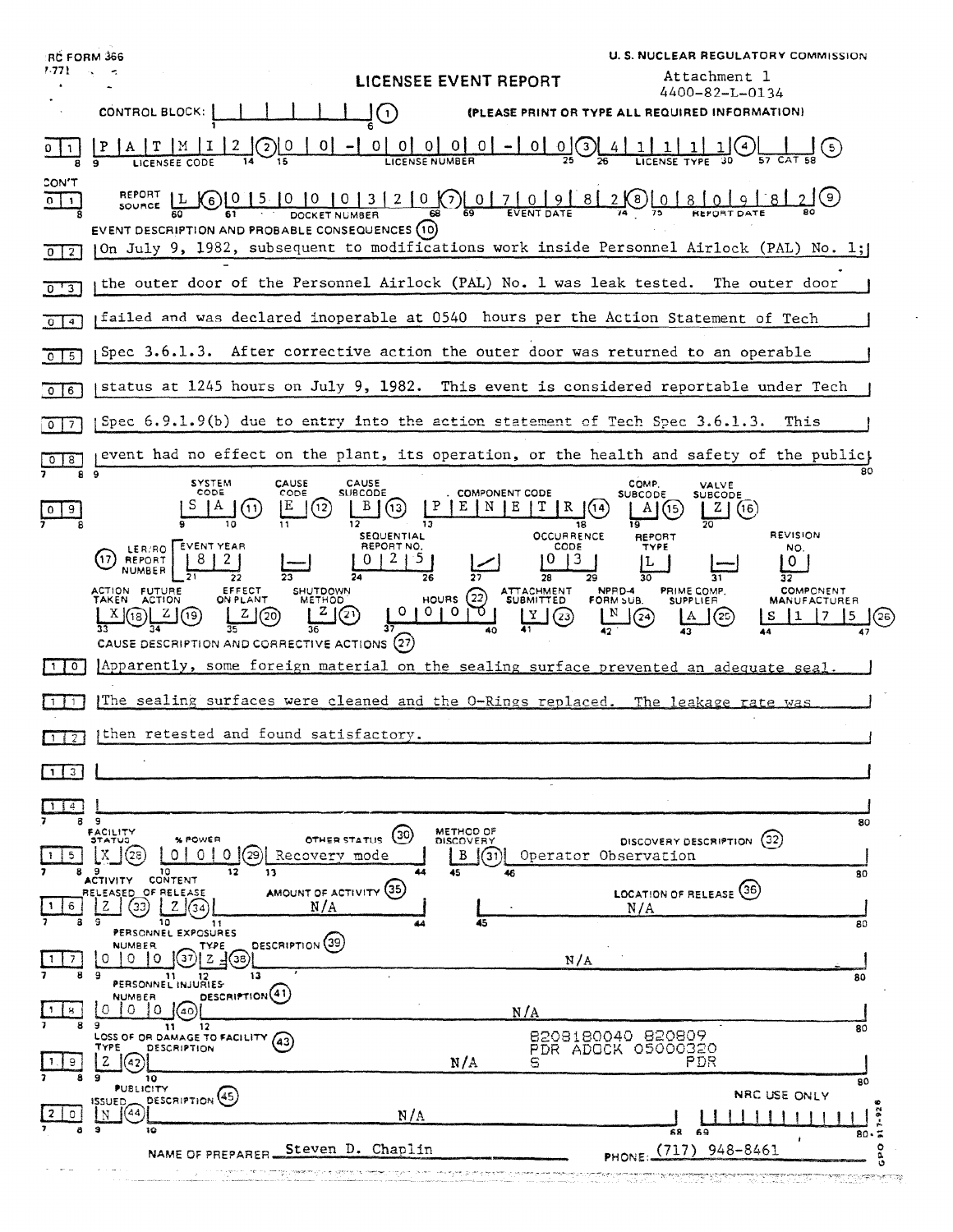Attachment 2 4400-82-L-0134 Page 1 of 2

## LICENSEE EVENT REPORT NARRATIVE REPORT  $TMT-2$ LER 82-025/03L-0 EVENT DATE -  $July 9, 1982$

#### I. EXPLANATION OF OCCURRENCE

On Friday, July 9, 1982, after the completion of modification work inside Personnel Airlock (PAL) No. 1, the airlock outer door was leak tested per surveillance procedure 4311-5. The leakage rate exceeded the Technical Specification limit; therefore, at 0540 hours, the action' statement of Technical Specification 3.6.1.3 was entered.

After cleaning the sealing surfaces and replacing the 0 rings, the leakage rate was romcasurod with satisfactory results. The door was returned to an operable status at 1245 hours on July 9, 1982.

This event is similar in nature to LERs 80-10/01L-0, 80-30/ 01L-0, 80-37/01L-0, 80-44/01L-0, 80-047/03L-0 and 80-52/ 01L-0, pertaining to excessive seal leakage for both PAL's of the TMI-2 facility.

#### II. CAUSE OF THE OCCURRENCE

The cause of this event was apparently some damage possibly due to foreign material on the sealing surface which prevented an adequate seal.

## III. CIRCUMSTANCES SURROUNDING THE OCCURRENCE

At the time of the occurrence, the Unit 2 facility was in a long-term, cold shutdown state. The reactor decay heat was being removed via loss to ambient. Throughout the event there was no effect on the Reactor Coolant System or the core.

#### IV. CORRECTIVE ACTIONS TAKEN OR TO BE TAKEN

wijn die sted saak een nadische eerstelling van de de stelle de stelle de staanstelling van de saak de komplekte

#### IMMEDIATE

The sealing surfaces were cleaned and the 0-rings were replaced. The leakage rate test was then performed with satisfactory results.

## LONG TERM

No long term action is planned nor considered applicable.

لموروز وسيمتون بالأركوب والمراكب والموادع والمحادث والإفادة والوثنة لأنفخ المراد والمستحدث والمنادع والمقتد والمناقص والمواد المستحدث